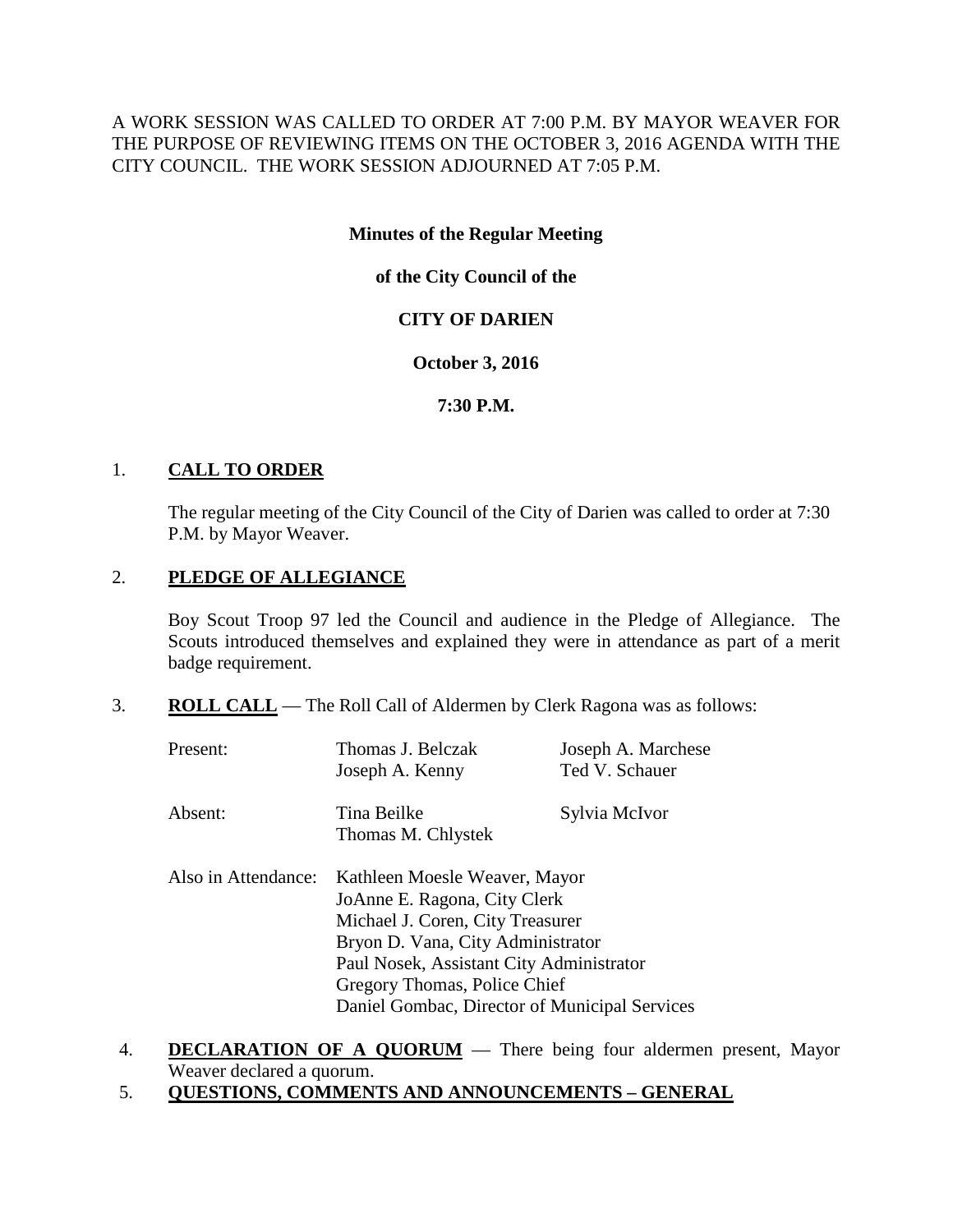There were none.

## 6. **APPROVAL OF MINUTES** – September 19, 2016 City Council Meeting

It was moved by Alderman Schauer and seconded by Alderman Kenny to approve the minutes of the City Council Meeting of September 19, 2016.

Roll Call: Ayes: Belczak, Kenny, Marchese, Schauer Nays: None Absent: Beilke, Chlystek, McIvor Results: Ayes 4, Nays 0, Absent 3 **MOTION DULY CARRIED**

## 7. **RECEIVING OF COMMUNICATIONS**

There were none.

### 8. **MAYOR'S REPORT**

## **A. MAYORAL PROCLAMATION – "FIRE PREVENTION MONTH" (OCTOBER 2016)**

Mayor Weaver read the proclamation into the record, declaring October 2016 as Fire Prevention Month.

### 9. **CITY CLERK'S REPORT**

Clerk Ragona announced the following:

- A Meet and Greet with Mayor Weaver will be held on Monday, October 17, 2016 at 6:00 P.M. at City Hall in the Conference Room.
- The 3<sup>rd</sup> Annual Paint the Town Pink Ribbon Lighting Ceremony, sponsored by Darien Women in Business in honor of Breast Cancer Awareness Month, is scheduled for Tuesday, October 4, 2016 from 5:00 – 7:00 P.M at Darien Pointe Plaza.

## 10. **CITY ADMINISTRATOR'S REPORT**

There was no report.

## 11. **DEPARTMENT HEAD INFORMATION/QUESTIONS**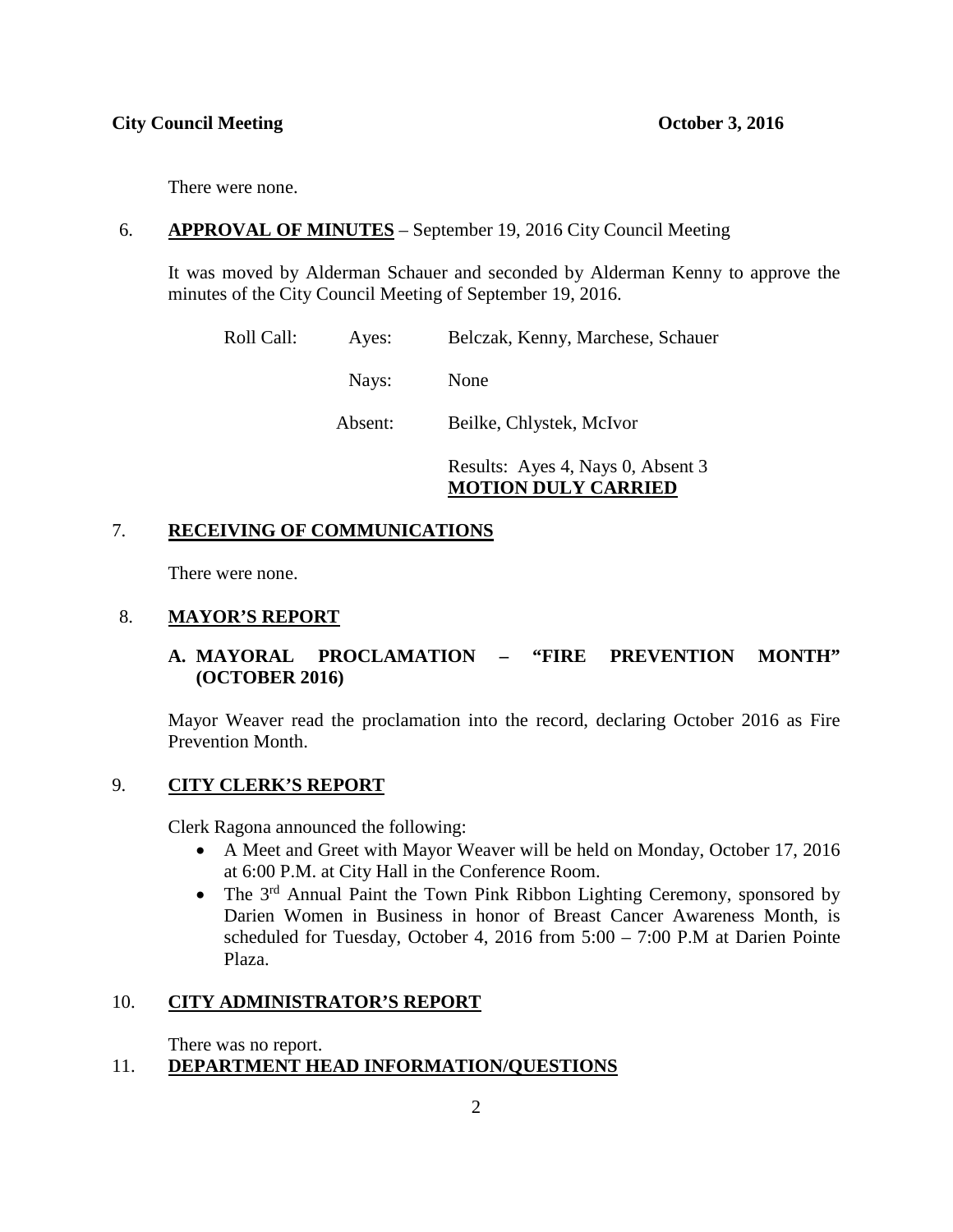#### **A. MUNICIPAL SERVICES – NO REPORT**

Director Gombac commented Homer Tree Care, Inc. was awarded the City's tree trimming and removal contract, which includes private property; the program begins December 1, 2016.

#### **B. POLICE DEPARTMENT – NO REPORT**

### 12. **TREASURER'S REPORT**

#### **A. WARRANT NUMBER 16-17-11**

It was moved by Alderman Belczak and seconded by Alderman Marchese to approve payment of Warrant Number 16-17-11 in the amount of \$68,586.12 from the enumerated funds, and \$257,526.78 from payroll funds for the period ending 09/15/16; for a total to be approved of \$326,112.90.

| Roll Call: | Ayes:   | Belczak, Kenny, Marchese, Schauer                               |
|------------|---------|-----------------------------------------------------------------|
|            | Nays:   | None                                                            |
|            | Absent: | Beilke, Chlystek, McIvor                                        |
|            |         | Results: Ayes 4, Nays 0, Absent 3<br><b>MOTION DULY CARRIED</b> |

#### 13. **STANDING COMMITTEE REPORTS**

**Administrative/Finance Committee** – Chairman Schauer advised the minutes of the September 6, 2016 meeting were approved and submitted to the Clerk's Office. He announced the next meeting of the Administrative/Finance Committee is scheduled for November 7, 2016 at 6:00 P.M.

**Municipal Services Committee** – Chairman Marchese advised the minutes of the August 22, 2016 meeting were approved and submitted to the Clerk's Office. He announced the next meeting of the Municipal Services Committee is scheduled for October 24, 2016 at 6:30 P.M.

**Police Committee** – Clerk Ragona advised the next meeting of the Police Committee is scheduled for October 17, 2016 at 6:00 P.M. in the Police Department Training Room.

### 14. **QUESTIONS AND COMMENTS – AGENDA RELATED**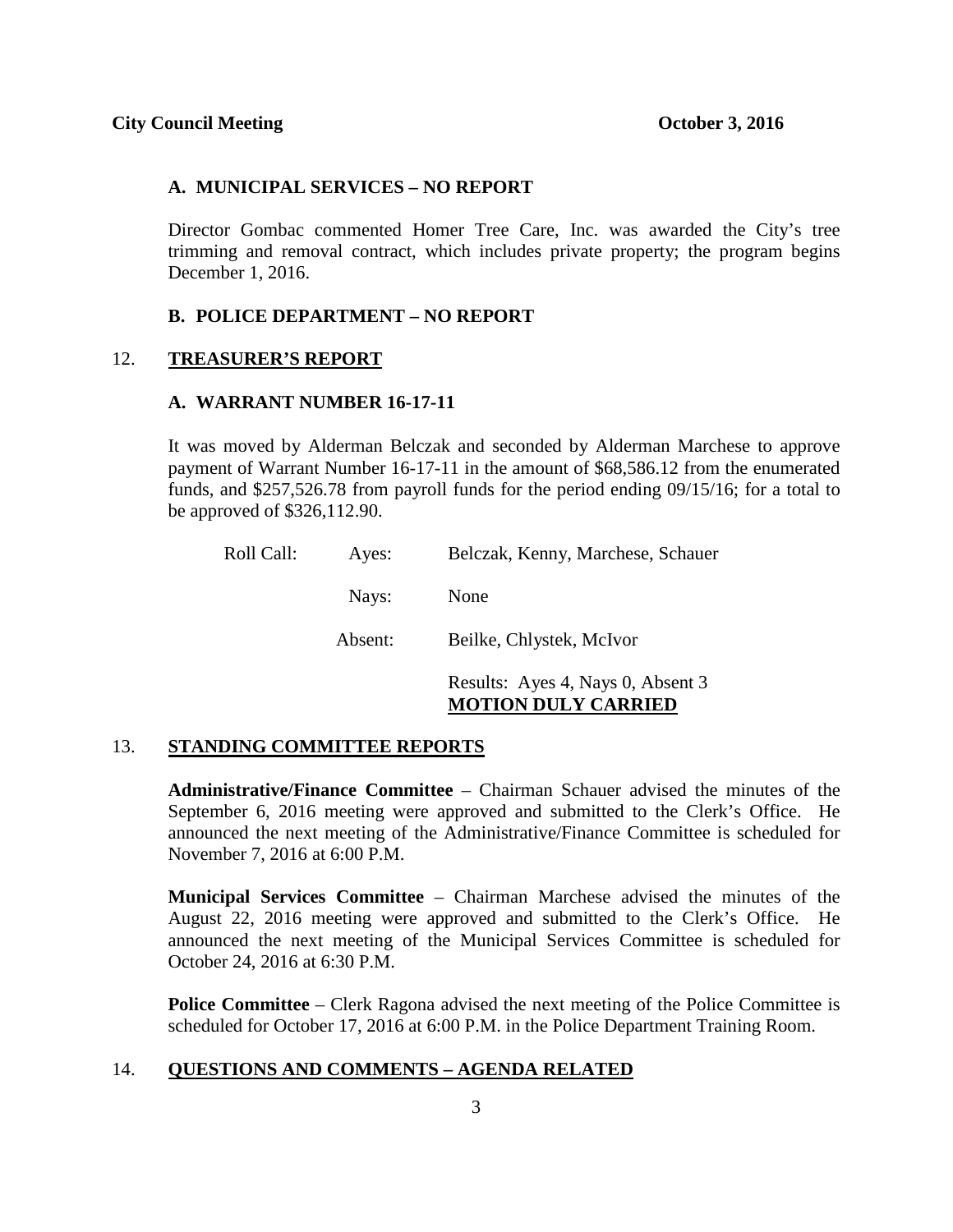There were none.

### 15. **OLD BUSINESS**

There was no Old Business.

## 16. **CONSENT AGENDA**

It was moved by Alderman Marchese and seconded by Alderman Belczak to approve by Omnibus Vote the following items on the Consent Agenda:

| A.        | <b>ORDINANCE NO. O-31-16</b> |                               | <b>AN ORDINANCE</b><br><b>APPROVING</b><br>$\mathbf{A}$<br><b>VARIATION</b><br><b>TO</b><br><b>THE</b><br><b>DARIEN</b><br>ZONING ORDINANCE (PZC 2016-09:<br>1017 71 <sup>ST</sup> STREET                                                                            |
|-----------|------------------------------|-------------------------------|----------------------------------------------------------------------------------------------------------------------------------------------------------------------------------------------------------------------------------------------------------------------|
| <b>B.</b> | <b>ORDINANCE NO. O-32-16</b> |                               | <b>ORDINANCE</b><br><b>APPROVING</b><br>AN<br>$\mathbf{A}$<br><b>VARIATION</b><br>TO<br><b>THE</b><br><b>DARIEN</b><br>ZONING ORDINANCE (PZC 2016-11:<br><b>8225 BAILEY ROAD)</b>                                                                                    |
| C.        | <b>ORDINANCE NO. O-33-16</b> |                               | <b>ORDINANCE</b><br><b>APPROVING</b><br>AN.<br>$\mathbf{A}$<br><b>VARIATION</b><br><b>TO</b><br><b>THE</b><br><b>DARIEN</b><br>ZONING ORDINANCE (PZC 2016-12:<br>7218 BAYBERRY LANE)                                                                                 |
| D.        |                              | <b>RESOLUTION NO. R-93-16</b> | A RESOLUTION AUTHORIZING THE<br><b>AWARDING OF A FINAL CONTRACT</b><br><b>EXTENSION</b><br><b>TO HOMER</b><br><b>TREE</b><br>CARE, INC. IN AN AMOUNT NOT TO<br><b>EXCEED \$117,568.25 FOR THE CITY'S</b><br>TREE TRIMMING AND<br>2016/2017<br><b>REMOVAL PROGRAM</b> |
|           | Roll Call:                   | Ayes:                         | Belczak, Kenny, Marchese, Schauer                                                                                                                                                                                                                                    |
|           |                              | Nays:                         | None                                                                                                                                                                                                                                                                 |
| Absent:   |                              |                               | Beilke, Chlystek, McIvor                                                                                                                                                                                                                                             |
|           |                              |                               | Results: Ayes 4, Nays 0, Absent 3                                                                                                                                                                                                                                    |

# **MOTION DULY CARRIED**

17. **NEW BUSINESS**